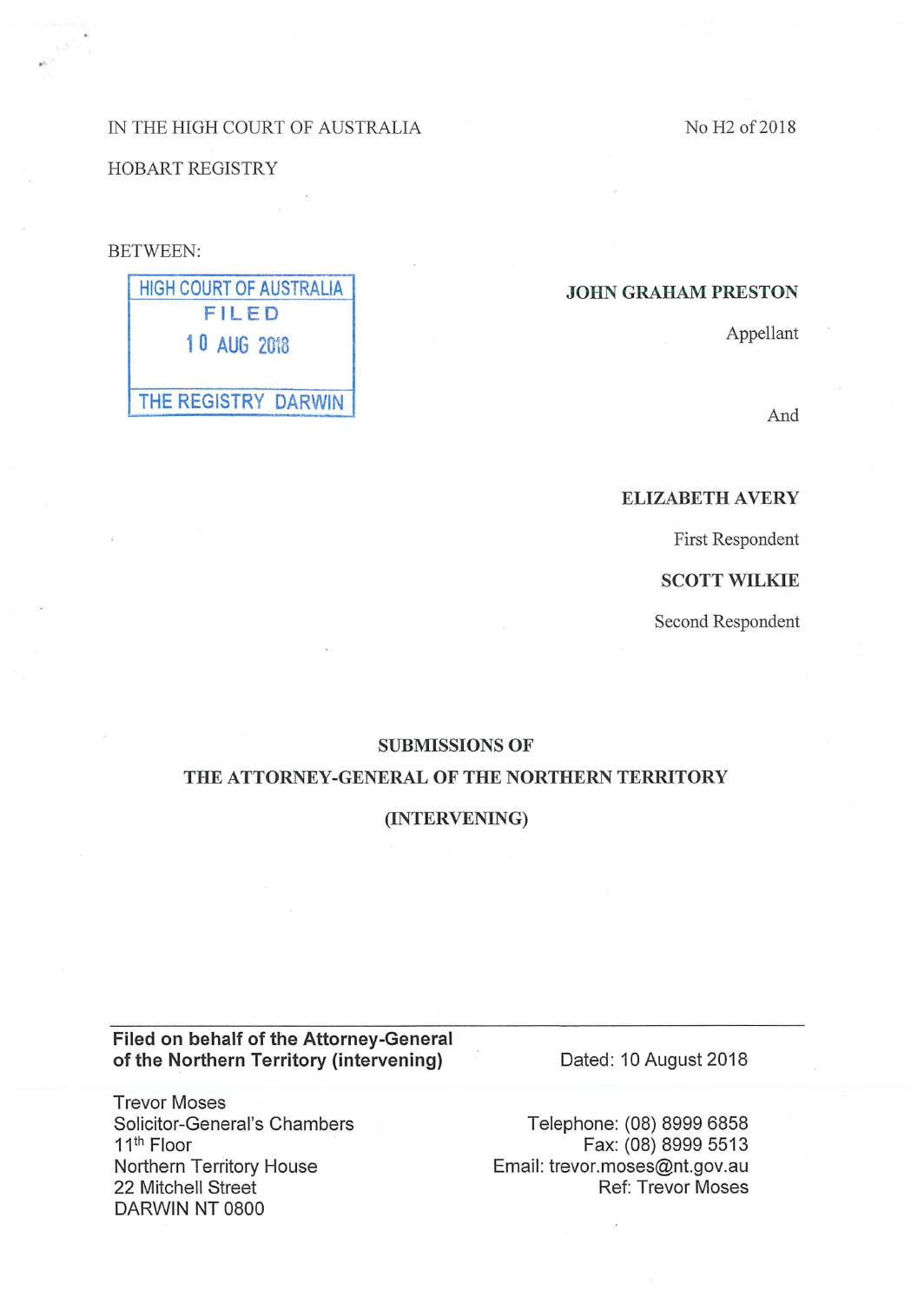## **PART I CERTIFICATION**

1. These submissions are in a form suitable for publication on the internet.

# **PART II INTERVENTION**

2. The Attorney-General of the Northern Territory **(Territory)** intervenes under s78A of the *Judiciary Act 1903* ( Cth) in support of the respondents and the validity of the *Reproductive Health (Access to Terminations) Act 2013* (Tas) **(Reproductive Health Act).** 

## **PARTIII SUBMISSIONS**

#### **Introduction**

- 3. Section 9(2) of the Reproductive Health Act, read with the definitions of"access zone" and "prohibited behaviour" in  $s(1)$ , prohibits within a radius of 150 meters from premises at which terminations are provided, certain categories of behaviour including: "a protest in relation to terminations that is able to be seen or heard by a person accessing, or attempting to access, premises at which terminations are provided" **(protest behaviour).** The question raised by the appellant is whether s9(2) of the Reproductive Health Act impermissibly burdens the implied constitutional freedom of political communication to the extent that it prohibits protest behaviour not falling within another category of prohibited behaviour.
- 4. The principles governing that question and the analytic framework for their application as stated in *Lange v Australian Broadcasting Corporation* (1997) 189 CLR 520<sup>1</sup> and explained in *McCloy v New South Wales* (2015) 257 CLR 178<sup>2</sup> are examined in some detail in the submissions of the Attorney-General of the Commonwealth in the related proceedings.3 The Territory adopts, generally, that exposition of the governing principles.
- 5. The appellant does not challenge the validity, generally, of legislation regulating or prohibiting conduct in proximity to premises at which terminations are provided **(access zone laws)** or of paragraphs (a), (c)-(e) of the definition of prohibited behaviour in s9(1) of the Reproductive Health Act in particular. The exclusive focus of the

<sup>&</sup>lt;sup>1</sup> See esp, at 561-562.

<sup>2</sup> See esp, at [2] as qualified in *Brown v Tasmania* (2017) 91 ALJR 1089 at [104].

<sup>&</sup>lt;sup>3</sup> Clubb v Edwards M46 of 2018.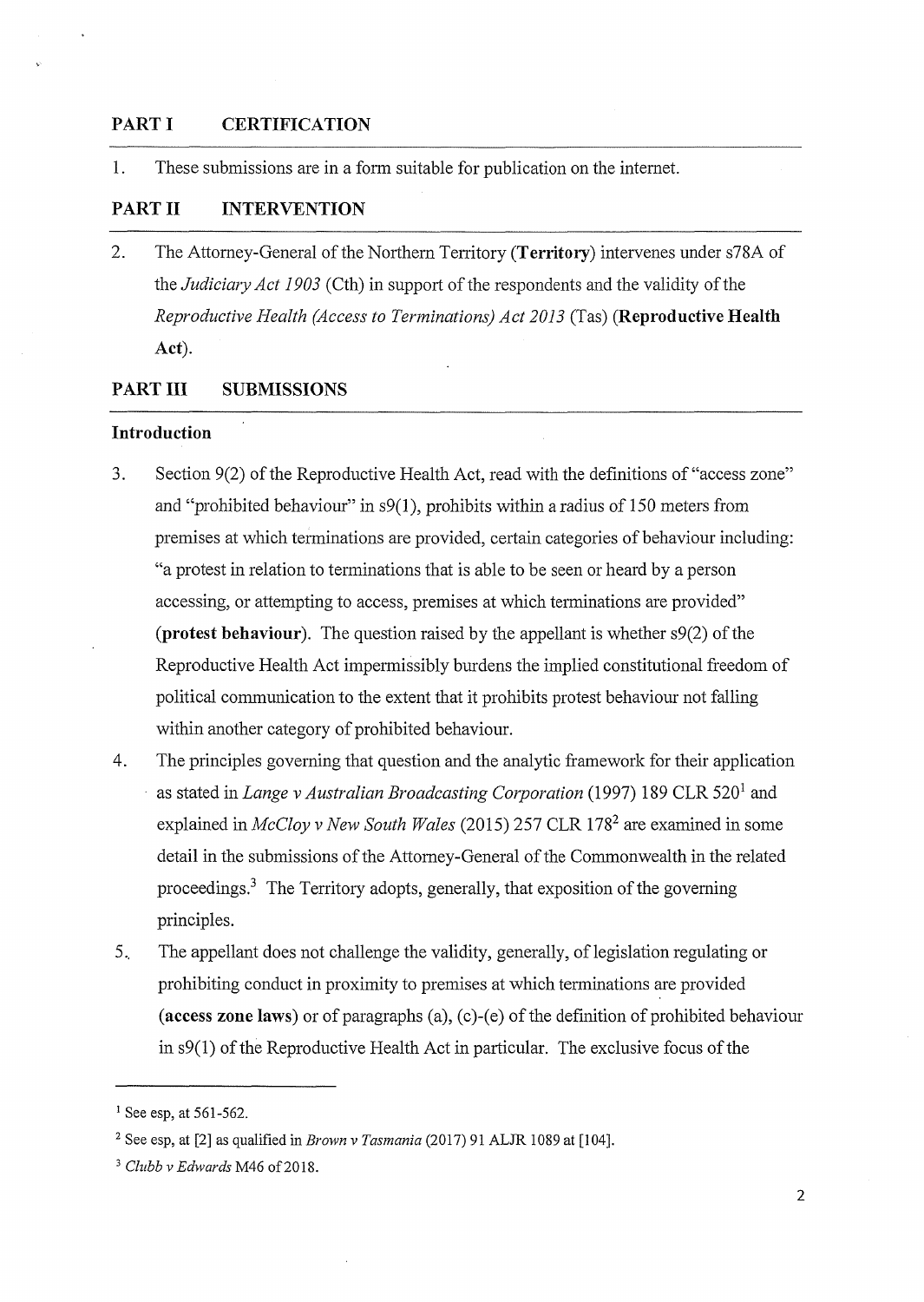appellant's challenge is the prohibition against protesting in relation to terminations (appellant's submissions (AS) [2], [7]-[8]).

6. These submissions develop a single line of argument in support of the prohibition against protest behaviour. We identify the critical role of a comprehensive analysis of legislative context at all levels of the analytic framework. In summary:

- (a) The object and purpose of the prohibition cannot be properly examined without regard to legislative context. The objects of the law are clear and unmistakable when considered in context (cf AS [50]).
- (b) The practical operation of the prohibition and the nature and extent of any burden on the freedom are also illuminated by context. Once context is considered, there is no room for an argument that the burden is direct or intense (cf AS [49]).
- (c) Necessity testing of the prohibition cannot proceed without regard to context. That context shows why the appellant's alternative laws are not equally practicable or less burdensome on the constitutional freedom (cf AS [63]).
- 7. Legislative context is considered in some detail in the submissions of the respondents (RS) (at [27]-[46]). The Territory adopts and supplements the respondents' analysis. We identify inattention to legislative context as the primary failing in the appellant's case.
- 8. The Territory adopts the submissions of the respondents, generally, and in particular on the issues of construction arising under the Reproductive Health Act (at RS [21], [65]).

## **Legislative context**

9. Legal analysis of the Reproductive Health Act should begin with the context in which it was introduced on 12 February 2014. The practical operation of a law, its purpose, and constitutional validity are informed by legislative context and history.<sup>4</sup> As McHugh J said in *Theophanous v Herald Weekly Times Ltd* (1994) 182 CLR 104 at 196:

> The true meaning of a legal text almost always depends on a background of concepts, principles, practices, facts, rights and duties which the authors of the text took for granted or understood, without conscious advertence, by reason of their common language or culture.

10. Those comments are particularly apposite in the context of the Reproductive Health Act, the subject-matter of which has a long and controversial history of regulation.

3

<sup>4</sup>*McCloy v State of New South Wales* (2015) 257 CLR 178 at [51] per French CJ, Kiefel, Bell and Keane JJ, [173]-[176] per Gageler J; *Brown v State ofTasmania* (2017) 91 ALJR 1089 at [143] per Kiefel CJ, Bell and Keane JJ, [191] per Gageler J, [240], [244]-[247] per Nettle J, [321] per Gordon J.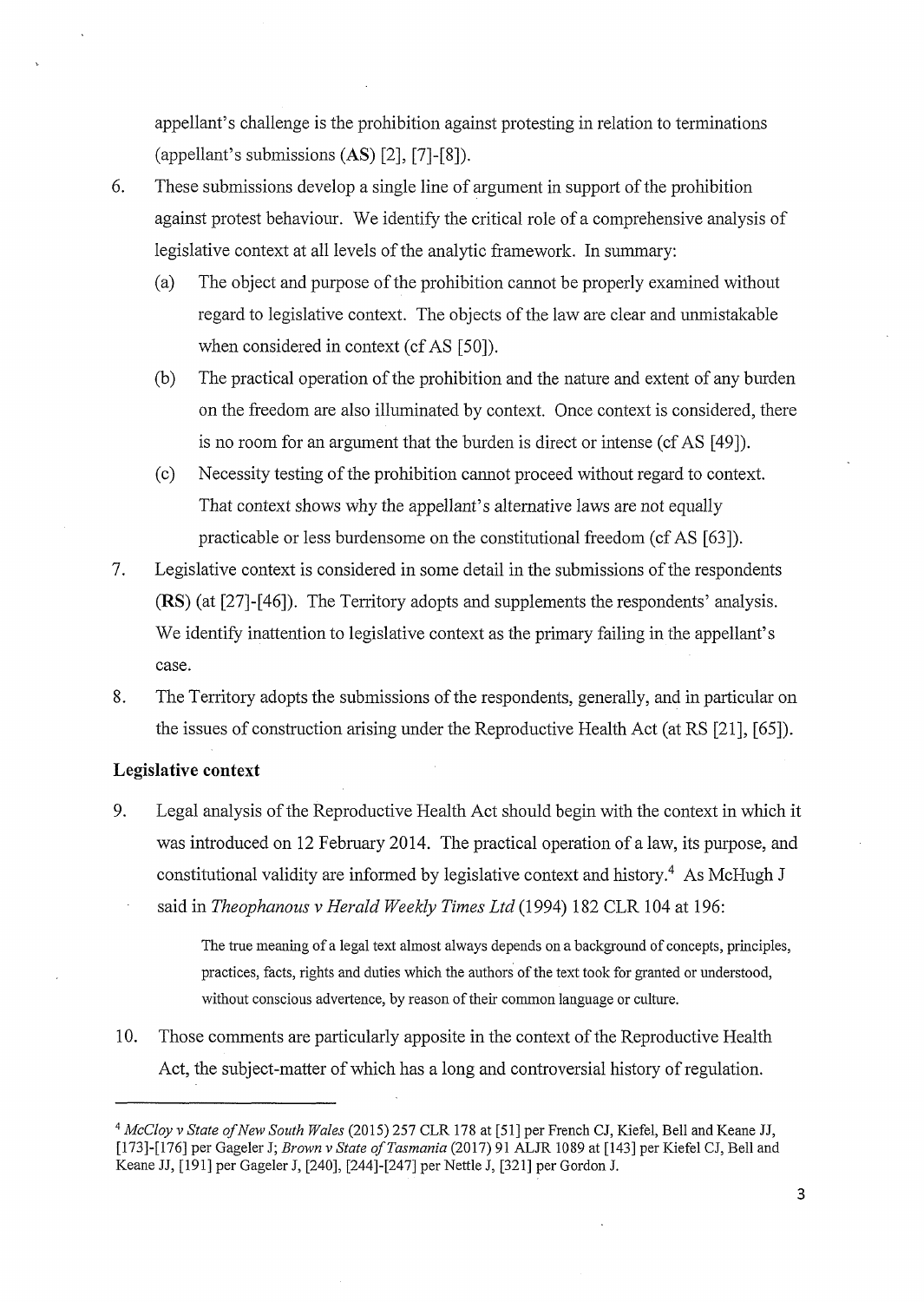- 11. Historically, abortion has been a crime in Australia generally and Tasmania in particular. 5 A criminal regulatory model was inherited from the United Kingdom and goes back at least as far as the *Malicious Shooting or Stabbing Act 1803* (UK) 43 Geo 3 c 58. Criminal laws in all jurisdictions in Australia were substantially modelled on, or similar to, ss58 and 59 of the *Offences Against the Person Act 1861* (UK) which prohibited women from procuring abortions and others from providing assistance. Only limited exception on the grounds of medical necessity was afforded under this historic criminalisation regulatory model.<sup>6</sup>
- 12. More recently, there has been a legislative and judicial trend towards greater recognition of circumstances in which medical terminations may be procured lawfully.<sup>7</sup> There has also been a legislative movement in Australia towards regulating abortion outside of the criminal law.<sup>8</sup>
- 13. Tasmania reflects these national trends. Historically, abortion was criminalised under ss134-135 and 165 of the *Criminal Code Act 1924* (Tas) with only limited exception allowed on grounds of medical necessity.9
- 14. In 2001 the *Criminal Code Amendment Act (No 2) 2001* (Tas) was passed which introduced a statutory defence of legal justification for an offence under ss134-135 or 165 **in** prescribed circumstances on medical grounds. 10 The prescribed circumstances required that two medical practitioners certify in writing that the continuation of the pregnancy would involve greater risk of injury to the physical or mental health of the pregnant woman than if the pregnancy were terminated. That position remained the

<sup>5</sup> See M Rankin, "The Disappearing Crime of Abortion and the Recognition of a Woman's Right to Abortion: Discerning a Trend in Australian Abortion Law?" (2011) 13 *Flinders Law Journal* 1. See also Victorian Law Reform Commission, *Law of Abortion: Final Report* (2008) **(VLRC Report),** Ch 2.

<sup>6</sup> See, eg, *R v Bourne* [1939] 1 KB 687 at 694; *R v Davidson* [1969] VR 667 at 671-672 per Menhennitt J; *R v Wald* (1971) 3 DCR (NSW) 25 at 29 per Levine J; *Veivers v Connolly* [1995] 2 Qd R 326; *Criminal Law Consolidation Act 1935* (SA) s 82A;

<sup>7</sup> See, eg, *Criminal Law Consolidation Act 1935* (SA) s 82A; *Medical Services Act* (NT) s 11; *Health Act 1911*  (WA) s 334; *CES v Superclinics (Australia) Pty Ltd* (1995) 38 NSWLR 47 at 65 per Kirby ACJ; *Veivers v Connolly* (1995) 2 Qd R 326 at 329. See M Rankin, "The Disappearing Crime of Abortion and the Recognition of a Woman's Right to Abortion: Discerning a Trend in Australian Abortion Law?" (2011) 13 *Flinders Law*  Journal 1.

<sup>8</sup> See,eg, *Crimes (Abolition of the Offence of Abortion) Act 2002* (ACT); *Health Act 1993* (ACT) Div 6.1; *Medical Services Act (NT) s11; Health Act 1911 (WA) s334.* 

<sup>&</sup>lt;sup>9</sup> As to the offence under s165 of the *Criminal Code Act 1924* (Tas), see s165(2). As to ss134-135, see fn 6.

<sup>1</sup> ° *Criminal Code Act 1924* (Tas) s164 (as in force from 24 December 2001 to 11 February 2014).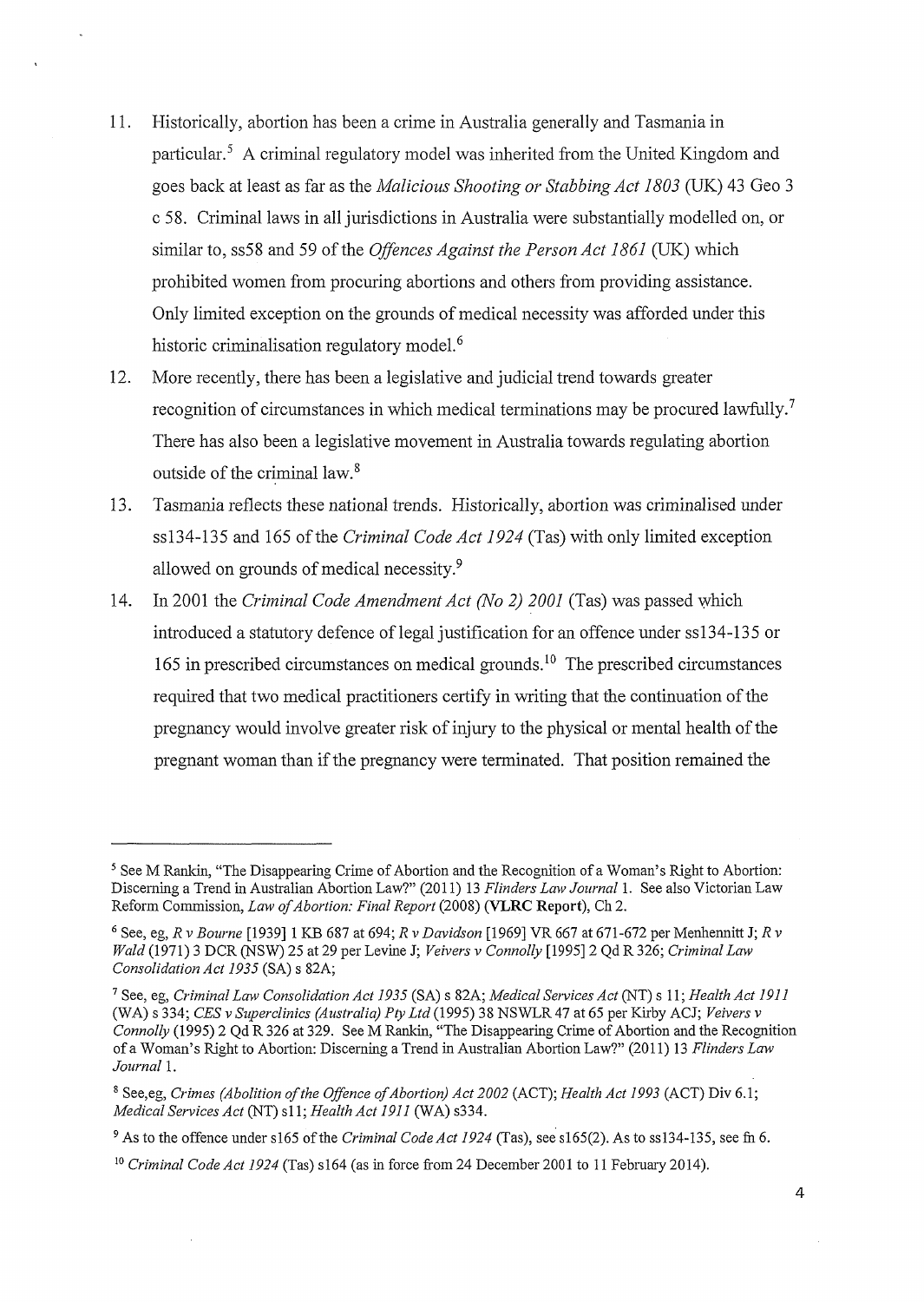law in Tasmania until the Reproductive Health Act came into force on 12 February 2014.

- 15. The Reproductive Health Act repealed the offence provisions under ss134-135 and 165 of the *Criminal Code Act* along with the exception under s165. It replaced them with the scheme described by the respondent at  $[10]-[26]$  of the respondents' submissions which summary the Territory adopts.
- 16. When enacting the Reproductive Health Act the Minister for Health refened in her Second Reading Speech to this history of regulation in Tasmania<sup>11</sup> and to the experience of other jurisdictions.<sup>12</sup> Legislative change in Tasmania has been introduced in a context informed by the experience in other States and Territories.
- 17. Legislative change in Tasmania, and elsewhere, reflects developments in medical practices and technology which have improved the accessibility and safety of medical terminations, as well as changing social values or prioritisation of social values relating to female autonomy and competency to make medical decisions affecting their health and wellbeing. <sup>13</sup>
- 18. The change has not been universally accepted or welcomed in Tasmania. The politics and ethics of abortion remain divisive. It is a controversial subject-matter for regulation with many different views held by segments of the community. 14 Protests and demonstrations outside abortion clinics in Tasmania, elsewhere in Australia, and internationally are notorious. <sup>15</sup>
- 19. Despite empirical data showing that medical terminations are a common gynaecological experience, 16 abortion remains the subject of considerable stigma and taboo. Women having abortions commonly do not feel comfortable disclosing or publicising that they have done so. Empirical data also shows that the vast majority of women accessing abortions (almost 80% of study participants) report that abortion is

<sup>&</sup>lt;sup>11</sup> Tasmania, Parliamentary Debates, House of Assembly, 16 April 2013 (Second Reading Speech), pp44-45.

<sup>12</sup> See, eg, Second Reading Speech, pp46-47.

<sup>&</sup>lt;sup>13</sup> Second Reading Speech, pp44-45; Department of Health and Human Services, Information Paper Relating to the Draft Reproductive Health (Access to Terminations) Bill (March 2013) **(Information Paper),** pp4, 9.

<sup>14</sup> VLRC Report, p148.

<sup>&</sup>lt;sup>15</sup> See the discussion at VLRC Report, pp138-139. See also Submissions of the Attorney-General for the State of Victoria in the related proceedings at [18].

<sup>&</sup>lt;sup>16</sup> A Humphries, 'Stigma, Secrecy and Anxiety in Women Attending for an Early Abortion' (Clinical Masters Thesis, University of Melbourne, 2011) (Humphries Thesis), p2.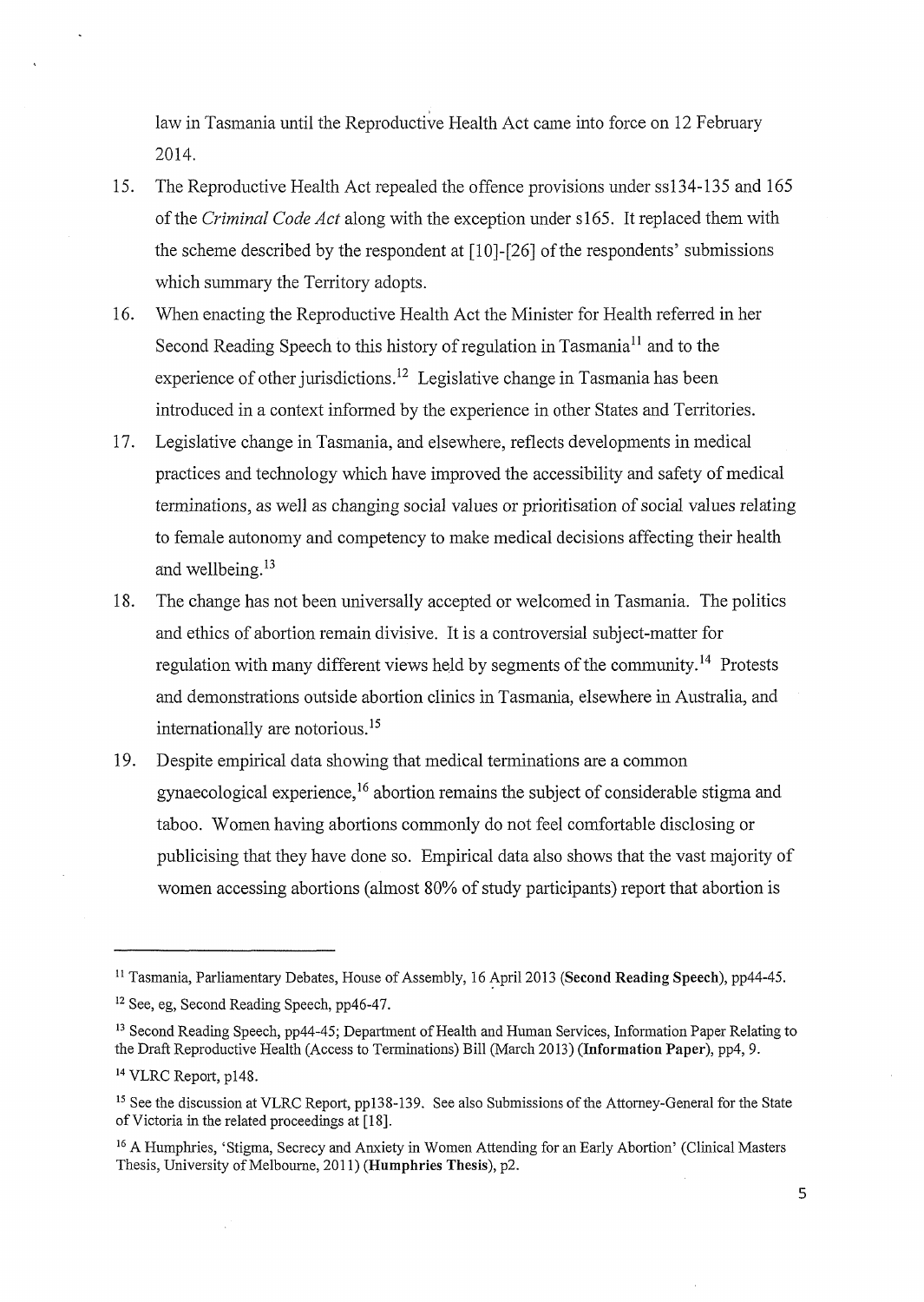very much stigmatised by protesters with more than 70% reporting that laws allowing protesting outside abortion clinics greatly stigmatise abortion.<sup>17</sup> Stigma is associated with pre- and post-abortion anxiety and mental illness. The deleterious impact on women seeking an abortion caused by the presence of protesters outside clinics is more closely related to the subjective emotional response of the women rather than the particular nature of the protesters' behaviour.<sup>18</sup> This means that the anxiety and mental health consequences in women seeking abortion is not directly proportionate to the degree of assertiveness or aggressiveness of the conduct of protesters (such as harassing or obstructing access).

- 20. This empirical data was expressly recognised as informing the passage of the Reproductive Health Act. <sup>19</sup>
- 21. Further, it is in the nature of abortion decision-making that it is deeply personal and often complex. Women attending clinics to discuss, prepare for or procure medical terminations do so at a time of vulnerability and heightened susceptibility to anxiety and adverse mental health consequences.<sup>20</sup>
- 22. From the above, the following matters of context should be accepted:
	- (a) Decriminalisation of medical terminations is a relatively recent legislative development. Until recently abortion has been a serious criminal offence.
	- (b) Social stigma, taboo, shame and anxiety surround medical terminations.
	- (c) Most women are not comfortable disclosing or publishing that they have considered or procured a medical termination.
	- (d) The vast majority of women accessing medical terminations are adversely affected by the presence of protesters outside abortion clinics regardless of the conduct or actions of those protesters.

#### **Object and purpose of the prohibition**

23. Legislative context informs the purpose of s9(2) of the Reproductive Health Act. Examined against the above context, the objects of prohibiting certain kinds of

<sup>&</sup>lt;sup>17</sup> Humphries Thesis, p35.

<sup>18</sup> Humphries Thesis, p36 referring to Cozarelli et al, 'Women's experience of and reactions to antiabortion picketing' (2000) 22 *Basic and Applied Social Psychology* 265.

<sup>19</sup> Second Reading Speech, pp50.

<sup>&</sup>lt;sup>20</sup> This is accepted by the appellant: AS [48] referring to [38] of the appellant's submissions in the related proceedings.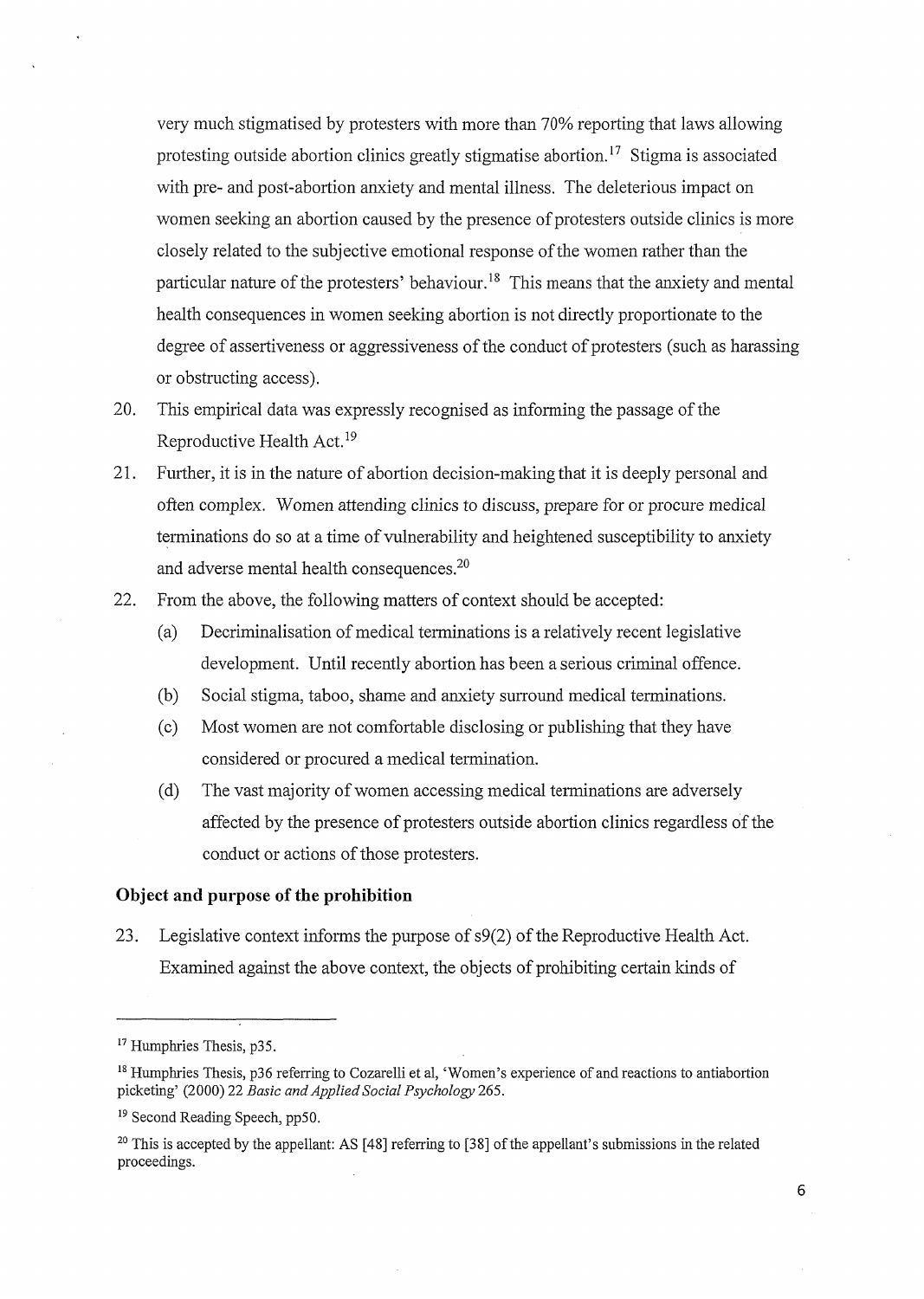behaviours in proximity to places where medical terminations are provided are clear and unmistakable.

- 24. The main object is to protect the safety and wellbeing, including the emotional safety and emotional wellbeing, of persons accessing and leaving abortion clinics and to ensure that women may access and doctors may provide terminations without exposure to or fear of intimidation, harassment, obstruction or anxiety. Allied to that main objective is the aim of protecting the privacy, dignity and autonomy of persons accessing clinic services and persons providing those services. A complete understanding of this statement of purpose is informed by the contextual factors referred to above from which it arises.
- 25. The law is not reducible to a single purpose; a point which is hardly surprising given the competing views and interests involved in the subject-matter with which it deals.<sup>21</sup>
- 26. The above statement of purpose finds express reference in the Second Reading Speech<sup>22</sup> and the Information Paper<sup>23</sup> prepared as part of the consultation process preceding enactment of the Reproductive Health Act. It is consistent with the expressly stated objects of analogous laws in Victoria<sup>24</sup> and New South Wales.<sup>25</sup>
- 27. The appellant's apparent inability to discern the object of the law (AS [50]) by the ordinary processes of statutory construction<sup>26</sup> stems from the appellant's failure to consider the legislative context described above. The various purposive characterisations of the law suggested by the appellant as being a law for the purpose of deterring certain kinds of speech (AS [51], [52], [56]), or handicapping or inhibiting one side of the abortion debate (AS [53]), conflate the practical application of the law (what it (potentially) does in fact) with its object (why it has been enacted). The

7

<sup>&</sup>lt;sup>21</sup> See *CFMEU v Mammoet Australia Pty Ltd* (2013) 248 CLR 619 at [40]-[41] per the Court.

<sup>22</sup> Second Reading Speech, pp50-51.

<sup>23</sup> Information Paper, pl4.

<sup>24</sup>*Public Health and Wellbeing Act 2008* (Vie) sl85A: to provide for safe access zones around premises at which abortions are provided so as to protect the safety and wellbeing and respect the privacy and dignity of people accessing the services provided at those premises and employees and other persons who need to access those premises in the course of their duties and responsibilities.

<sup>&</sup>lt;sup>25</sup> Public Health Act 2010 (NSW) s98B(b): to ensure that people are able to enter and leave reproductive health clinics at which abortions are provided without interference, and in a manner that protects their safety and wellbeing and respects their privacy and dignity, including employees and others who need to access such clinics in the course of their duties and responsibilities.

<sup>26</sup>*Unions NSWv New South Wales* (2013) 252 CLR 530 at [50] per French CJ, Hayne, Crennan, Kiefel and Bell JJ.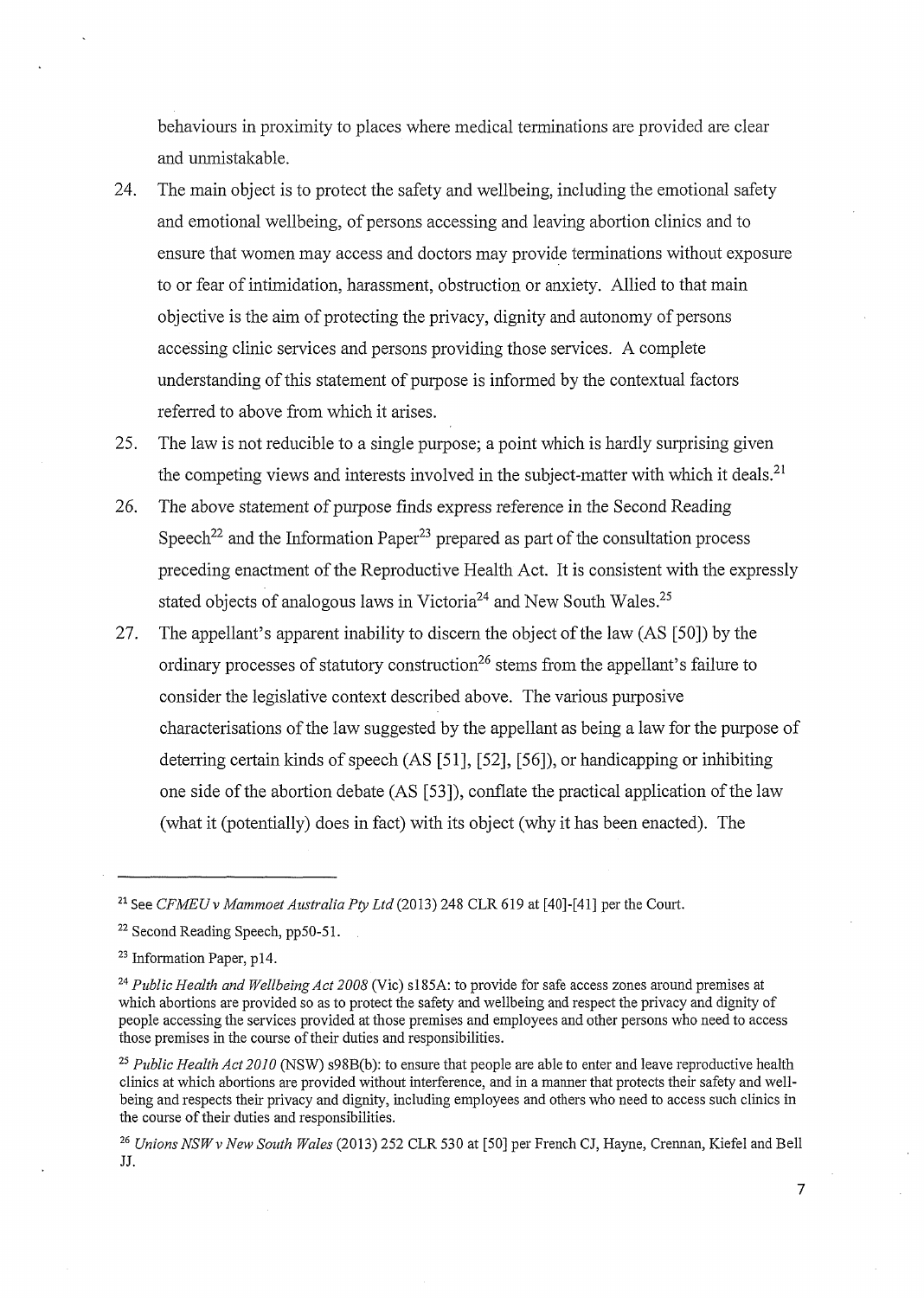concepts are related – what the law does may illuminate its purpose<sup>27</sup> – but necessarily discrete. The very nature of proportionality testing as to the suitability of the law assumes the prospect of divergence between the two.<sup>28</sup> The appellant's challenge that the protest prohibition fails suitability testing cannot be maintained once the law's purpose is understood in context.

#### **Practical operation of the access zone laws - effective burden**

- 28. Legislative context similarly informs an analysis of the practical operation of s9(2) going to the question whether the law effectively burdens the freedom of political communication and, if so, the nature and extent of the burden.
- 29. The appellant characterises the burden on political communication as "intense" and "direct" (AS [49]). The submission as to directness proceeds from the appellant's erroneous conflation of the object of the law with its practical application and has been answered above. For that reason, any burden is better characterised as incidental to the protective purposes of the law as identified at paragraph 24 above.
- 30. The submission as to intensity proceeds from bare assertion in the related proceeding that: $29(1)$  the expression of views regarding abortion at or near premises where abortions are provided is a characteristic feature of the abortion debate; (2) political communication at or near such premises is most effective because stakeholders are present and focussed on the issue; and (3) it would be reasonable to conclude that a significant proportion of protesters believe that political communication at or near such premises is the best way to influence public opinion.
- 31. The submission is answered in reply by the Attorney-General for Victoria in the related proceedings (at  $[8]-[10]$ ) which the Territory adopts here. Further, the merit of the appellant's submissions can be tested against *Brown v Tasmania* (2017) 91 ALJR 1089 *(Brown).*
- 32. In *Brown,* this Court recognised the "long history of political protests in Australia ... concerning environmental issues  $\dots$  on Crown land".<sup>30</sup> Evidence was adduced and accepted that onsite protesting and broadcasting of images was the *primary means* of

<sup>27</sup>*Leask v Commonwealth* (1996) 187 CLR 579 at 591, 602-603.

<sup>28</sup>*Brown v Tasmania* (2017) 91 ALJR 1089 *(Brown)* at [135]-[136] per Kiefel CJ, Bell and Keane JJ.

 $29$  AS [48] referring to [35]-[40] of the appellant's submissions in the related proceedings.

<sup>30</sup>*Brown* at [32] per Kiefel CJ, Bell and Keane JJ. See also [106] per Kiefel CJ, Bell and Keane JJ, [191] per Gageler J, [240], [270] per Nettle J.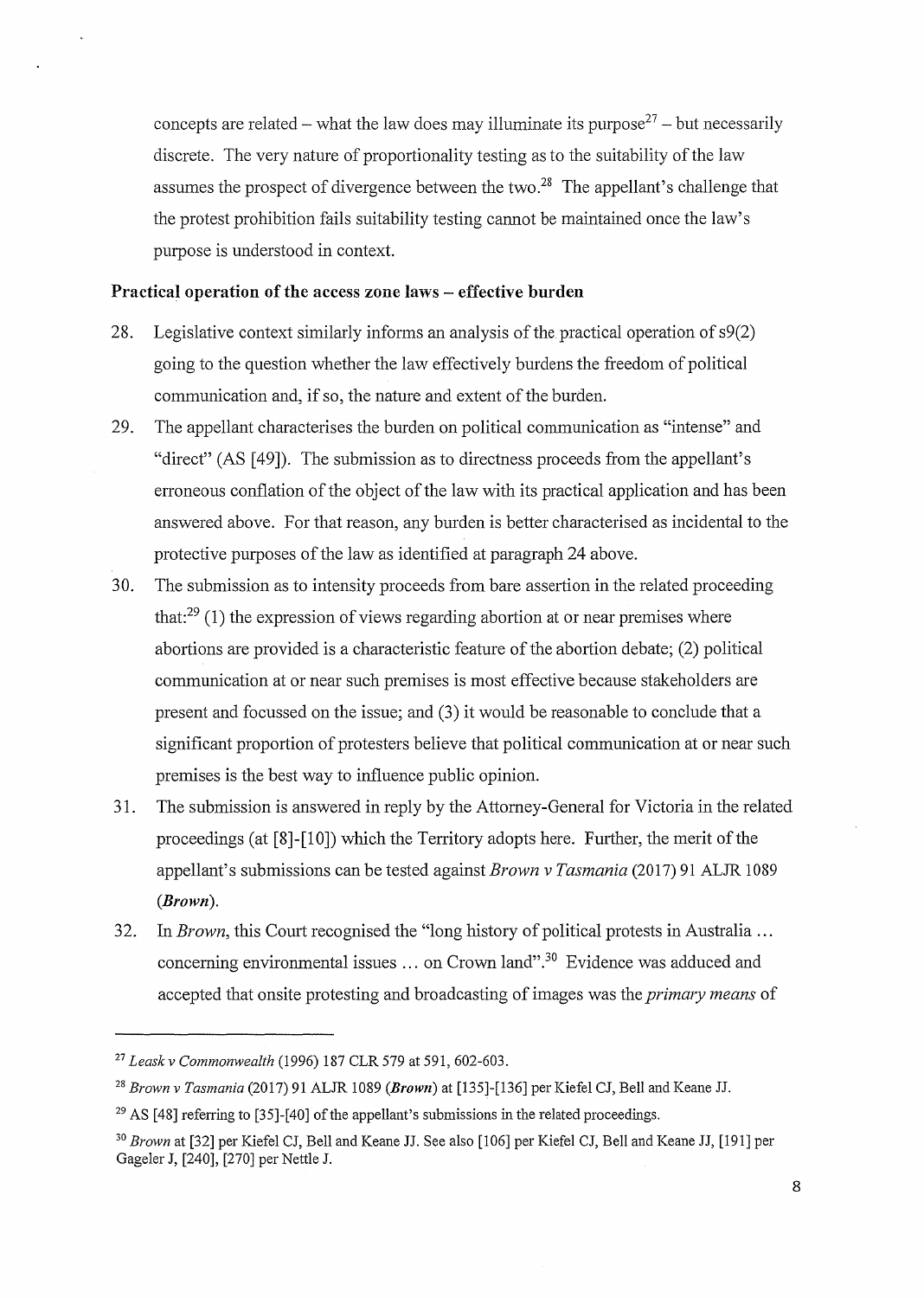bringing environmental issues to the attention of the public.<sup>31</sup> It was agreed that historically onsite protesting had been used to bring about political and legislative change on environmental issues and as a catalyst for location-specific environmental protection. 32

33. The politics of abortion do not share those same features. In the first place, decriminalisation is recent and onsite protesting against abortions in Tasmania does not have a long history, successful or otherwise. More importantly, the suggested reason for onsite protesting (proximity to stakeholders) supports an argument for the importance of being able to protest outside Parliament and polling booths where the relevant stakeholders are to be found. The appellant conflates communication of the politics of abortion (which the freedom protects) with communication directed at individual abortion decision-making (which the freedom does not protect). The link between place and politics in *Brown* was the importance of onsite visual images. They are not a critical component of the abortion debate. Indeed, the appellant does not even challenge those aspects of the access zone law relating to the prohibition against the recording of images.<sup>33</sup> Further, site-specific protesting is not necessary to bring attention to the issue in the same way as in the environmental context where particular issues are site-specific and may be unknown in the wider community. The politics of abortion are the same everywhere. Accordingly, the submission that an attack on abortion protesting within an access zone is an attack on abortion protesting at its most effective is without merit and lacks evidential foundation. The contrast between the legislative contexts in *Brown* and the present case denies force to the appellant's reliance on the reasoning in *Brown.* 

# **Equally practicable less burdensome alternatives- necessity**

34. Legislative context is relevant to the question whether necessity testing is appropriate and, if it is, to an examination whether there are obvious and compelling alternative measures of significantly lesser burden.34

9

<sup>31</sup>*Brown* at [32] per Kiefel CJ, Bell and Keane JJ. See also [117] per Gageler J, [240] per Nettle J.

<sup>32</sup>*Brown* at [33] per Kiefel CJ, Bell and Keane JJ, [192]-[193] per Gageler J,

<sup>&</sup>lt;sup>33</sup> Reproductive Health Act,  $s9(1)$  (definition of "prohibited behaviour" par (d)).

<sup>34</sup>*Brown* at [282] per Nettle J.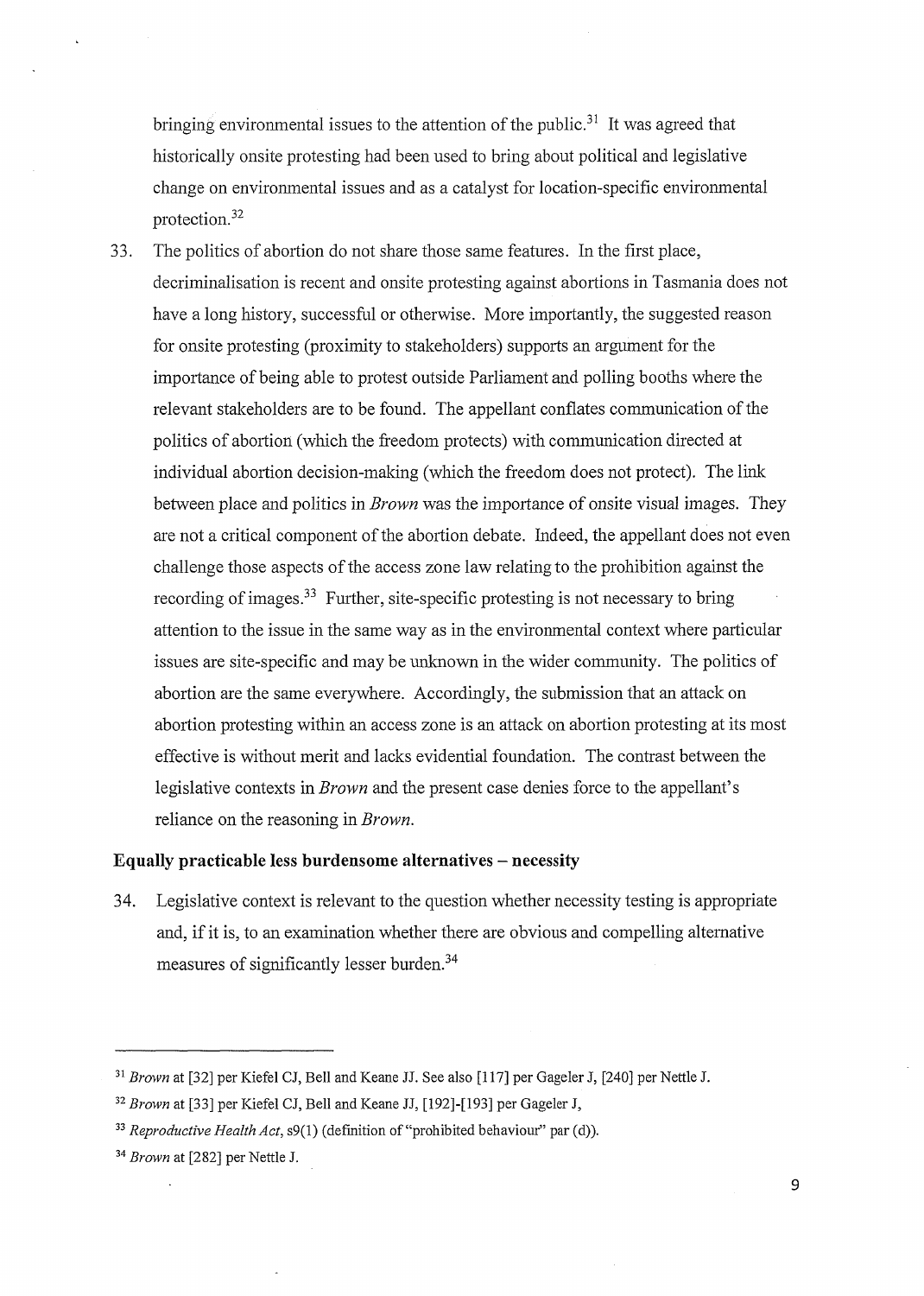- 35. The context set out above shows why (cf AS [65]) a prohibition in terms of paragraph (a) of the definition of prohibited behaviour in s9(1) of the Reproductive Health Act is insufficient for the law's purposes. First, a prohibition in those terms alone would not protect women already vulnerable to mental harm in these circumstances from exposure to conduct of the kind identified by the Minister in the Second Reading Speech (vocal anti-choice protesting or silent 'vigil' protests)<sup>35</sup> which conduct stigmatises abortion, resulting in increased anxiety, shame, distress and other mental harm. The empirical foundation on which the law is based denies the appellant's underlying premise that peaceful protesting or protesting which does not harass, intimidate, or threaten etc is objectively less harmful. Secondly, by allowing certain protesting behaviour to occur outside clinics, the law would be seen to stigmatise abortions. The effect of maintaining the stigma around abortions preserves a social environment in which women are anxious about or unwilling to access medical terminations. The policy shift in the law away from criminalisation would be frustrated if the law did not afford conditions under which women can feel safe while accessing medical termination services and that their autonomy is being respected. Finally, the practicality of a prosecution tmder paragraph (a) should be considered. Proof beyond reasonable doubt would expose already vulnerable women to cross examination about their subjective experience of the protester's conduct with a view to showing that their subjective experience of harm was invalid measured against an objective standard of harassment or intimidation etc. Giving evidence in this manner would require a derogation from their right to privacy around a sensitive and controversial issue like abortion. It is entirely likely that the unwillingness of women to expose themselves in such a way would in many cases impede the proper enforcement of the prohibition.
- 36. Legislative context similarly demonstrates why further conditioning of the prohibition against protest behaviour to require that the protest "is reasonably likely to cause shame to such a person" in the manner submitted by the appellant (AS [67]) is not a real alternative. The empirical foundation on which the law is based supports a legislative (rather than a curial) determination that all protest behaviour to which women accessing abortion clinics are exposed is reasonably likely (almost 80% of the research sample) to cause them shame and anxiety. As with drug offences, the law acts upon and

<sup>&</sup>lt;sup>35</sup> Second Reading Speech, p50. See also the submissions of the Attorney-General for the State of Victoria in the related proceedings at [56]-[58].